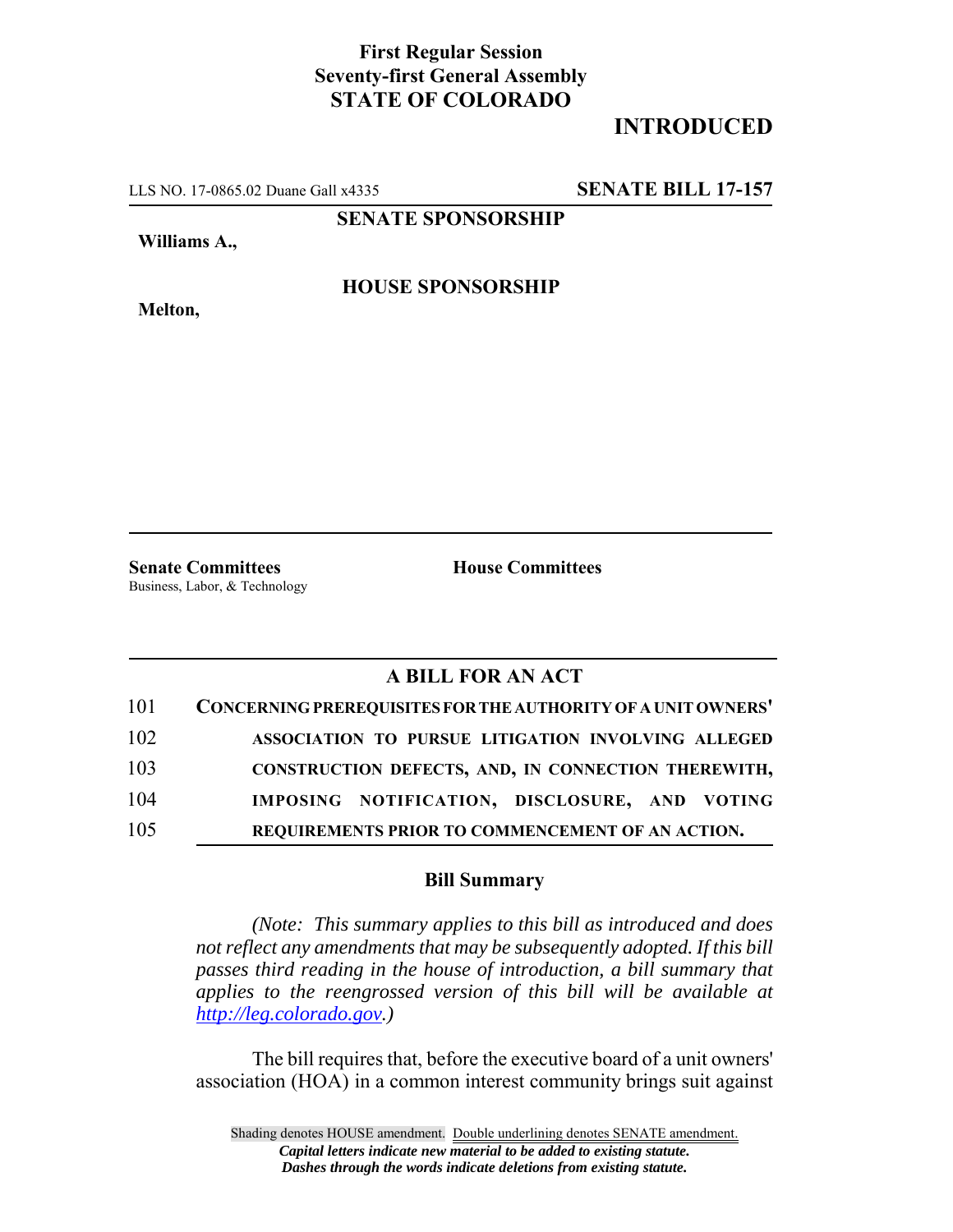a developer or builder on behalf of unit owners, the board must:

- Notify all unit owners; and
- ! Except when the HOA contracted with the developer or builder for the work complained of or the amount in controversy is less than \$100,000, obtain the approval of a majority of the unit owners after giving them detailed disclosures about the lawsuit and its potential costs and benefits.

The bill also limits the amount and type of contact that a developer or builder that is potentially subject to a lawsuit may have with individual unit owners while the HOA is seeking their approval for the lawsuit.

 *Be it enacted by the General Assembly of the State of Colorado:* **SECTION 1.** In Colorado Revised Statutes, 38-33.3-102, **amend** (1) introductory portion; and **add** (1)(f) as follows: **38-33.3-102. Legislative declaration.** (1) The general assembly hereby finds, determines, and declares: as follows: (f) THAT THE PROCESS FOR DISCLOSURE TO AND SECURING INFORMED CONSENT FROM UNIT OWNERS, AS SET FORTH IN SECTION 38-33.3-303.5, IS A MATTER OF STATEWIDE CONCERN AND SUPERSEDES ANY PROVISION IN THE DECLARATION, ARTICLES, BYLAWS, OR RULES AND REGULATIONS OF A COMMON INTEREST COMMUNITY REGARDING THE MANNER IN WHICH AN ASSOCIATION PROVIDES DISCLOSURE AND OBTAINS APPROVAL TO INSTITUTE A CONSTRUCTION DEFECT ACTION, WHETHER OR 13 NOT THE PROVISION CONFLICTS WITH THAT SECTION. **SECTION 2.** In Colorado Revised Statutes, 38-33.3-303.5, **amend** (1) and (2); and **add** (4) as follows: **38-33.3-303.5. Construction defect actions - disclosure - approval by unit owners - definitions - exemptions.** (1) (a) In the event BEFORE the executive board, pursuant to section 38-33.3-302 (1)(d), 19 institutes an A CONSTRUCTION DEFECT action, asserting defects in the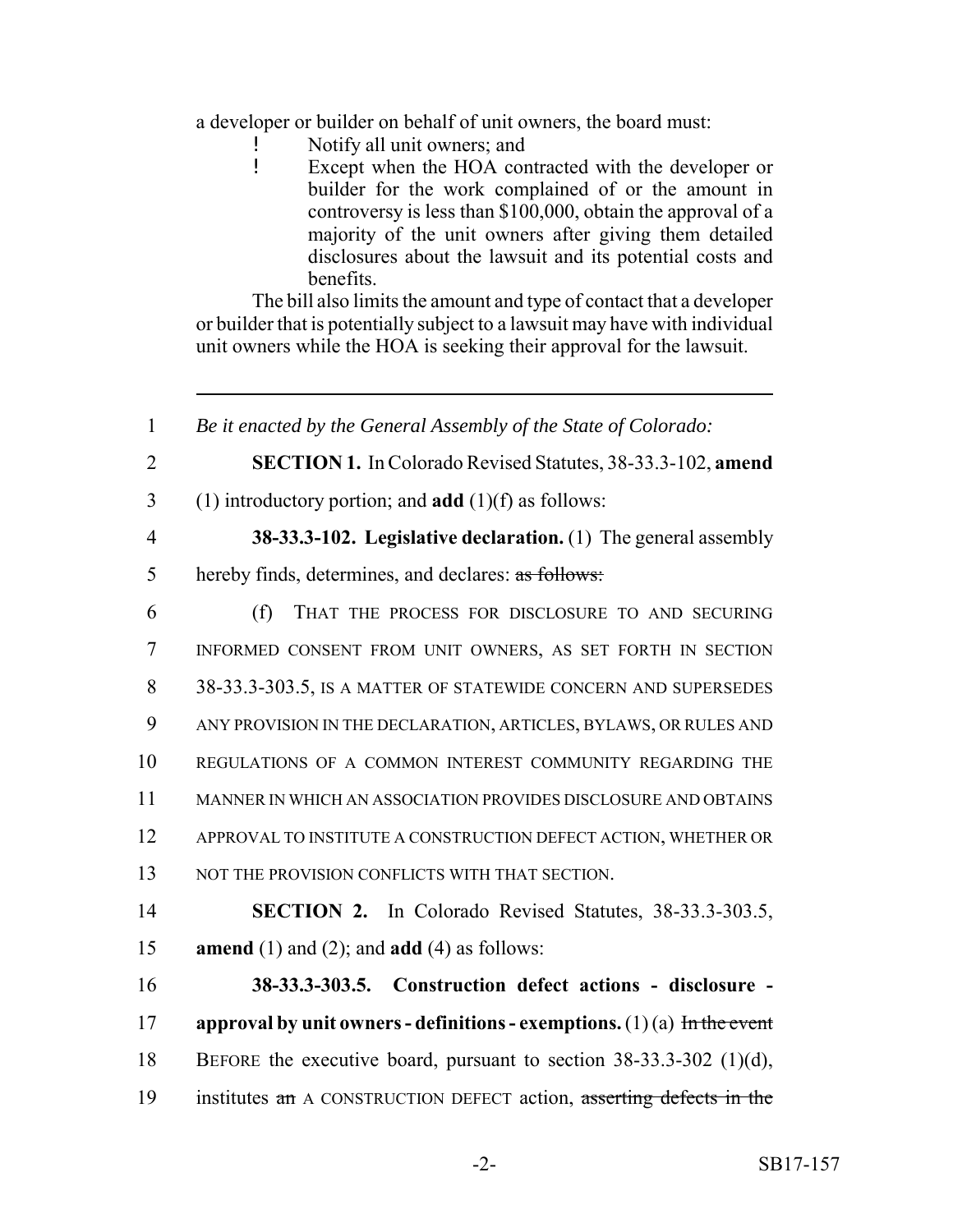- 1 construction of five or more units, the provisions of this section shall apply. For purposes of this section, "action" shall have the same meaning as set forth in section 13-20-803 (1), C.R.S.
- $\theta$  (b) the executive board shall substantially comply with the provisions of this section.
- 

(b) FOR THE PURPOSES OF THIS SECTION ONLY:

(I) "CONSTRUCTION DEFECT ACTION":

 (A) MEANS ANY CIVIL ACTION OR ARBITRATION PROCEEDING FOR DAMAGES, INDEMNITY, SUBROGATION, OR CONTRIBUTION BROUGHT AGAINST A DEVELOPMENT PARTY TO ASSERT A CLAIM, COUNTERCLAIM, CROSS-CLAIM, OR THIRD-PARTY CLAIM FOR DAMAGES OR LOSS TO, OR THE LOSS OF USE OF, REAL OR PERSONAL PROPERTY OR PERSONAL INJURY CAUSED BY A DEFECT IN THE DESIGN OR CONSTRUCTION OF AN IMPROVEMENT TO REAL PROPERTY THAT IS PART OF THE COMMON INTEREST COMMUNITY; AND

 (B) INCLUDES ANY RELATED, ANCILLARY, OR DERIVATIVE CLAIM, AND ANY CLAIM FOR BREACH OF FIDUCIARY DUTY OR AN ACT OR OMISSION OF A MEMBER OF AN ASSOCIATION'S EXECUTIVE BOARD, THAT ARISES FROM AN ALLEGED CONSTRUCTION DEFECT OR THAT SEEKS THE SAME OR SIMILAR DAMAGES.

 (II) "DEVELOPMENT PARTY" MEANS AN ARCHITECT, CONTRACTOR, SUBCONTRACTOR, DEVELOPER, DECLARANT, AFFILIATE OF A DECLARANT, BUILDER, BUILDER VENDOR, ENGINEER, OR INSPECTOR PERFORMING OR FURNISHING THE DESIGN, SUPERVISION, INSPECTION, CONSTRUCTION, OR OBSERVATION OF THE CONSTRUCTION OF ANY IMPROVEMENT TO REAL PROPERTY THAT IS PART OF THE COMMON INTEREST COMMUNITY; ANY OTHER PARTY RESPONSIBLE FOR ANY PART OF THE DESIGN,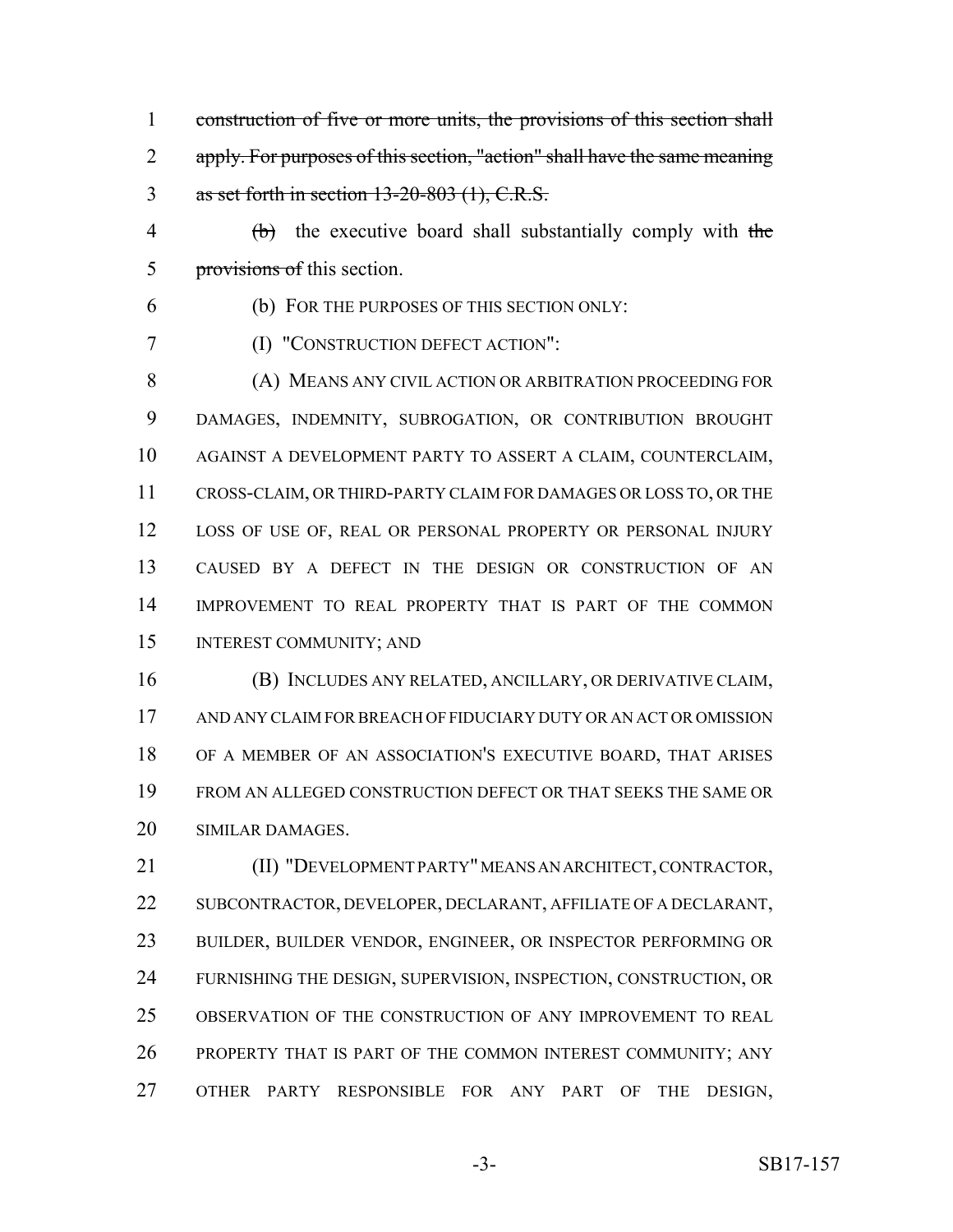CONSTRUCTION, OR REPAIR OF ANY PORTION OF THE COMMON INTEREST COMMUNITY, OR ANY OF SUCH PARTIES' AFFILIATES; AND ANY OF THE OFFICERS, DIRECTORS, SHAREHOLDERS, MEMBERS, MANAGERS, EMPLOYEES, SERVANTS, OR AGENTS OF ANY PARTY DESCRIBED IN THIS 5 SUBSECTION  $(1)(b)(II)$ .

 (c) A CONSTRUCTION DEFECT ACTION SEEKING DAMAGES VALUED, IN GOOD FAITH, AT LESS THAN ONE HUNDRED THOUSAND DOLLARS IS NOT SUBJECT TO ANY NOTICE OR OWNER VOTE REQUIREMENTS PURSUANT TO THIS SECTION.

 (d) WITH RESPECT TO A CONSTRUCTION DEFECT ACTION THAT IS BASED ON ALLEGED DEFECTS IN THE CONSTRUCTION, RENOVATION, OR REPAIR WORK IN A COMMON INTEREST COMMUNITY AND IN WHICH THE ASSOCIATION WAS THE CONTRACTING PARTY FOR THE PERFORMANCE OF THE WORK:

 (I) THE EXECUTIVE BOARD SHALL, PRIOR TO THE SERVICE OF SUMMONS AND COMPLAINT, PROVIDE NOTICE OF THE COMMENCEMENT OR ANTICIPATED COMMENCEMENT OF THE ACTION TO THE UNIT OWNERS.THE NOTICE MAY BE GIVEN BY ELECTRONIC MAIL, BY ANNOUNCEMENT AT A MEETING, OR OTHERWISE.

20 (II) AFTER GIVING THE NOTICE REQUIRED BY SUBSECTION (1)(d)(I) OF THIS SECTION, THE EXECUTIVE BOARD MAY INITIATE THE 22 CONSTRUCTION DEFECT ACTION WITHOUT FURTHER NOTICE OR APPROVAL 23 BY THE UNIT OWNERS.

 (e) **Disclosure - required terms.** (I) FOR ANY CONSTRUCTION DEFECT ACTION OTHER THAN THOSE DESCRIBED IN SUBSECTION (1)(c) OR (1)(d) OF THIS SECTION, NO LATER THAN ONE HUNDRED EIGHTY DAYS BEFORE FILING A CONSTRUCTION DEFECT ACTION AGAINST A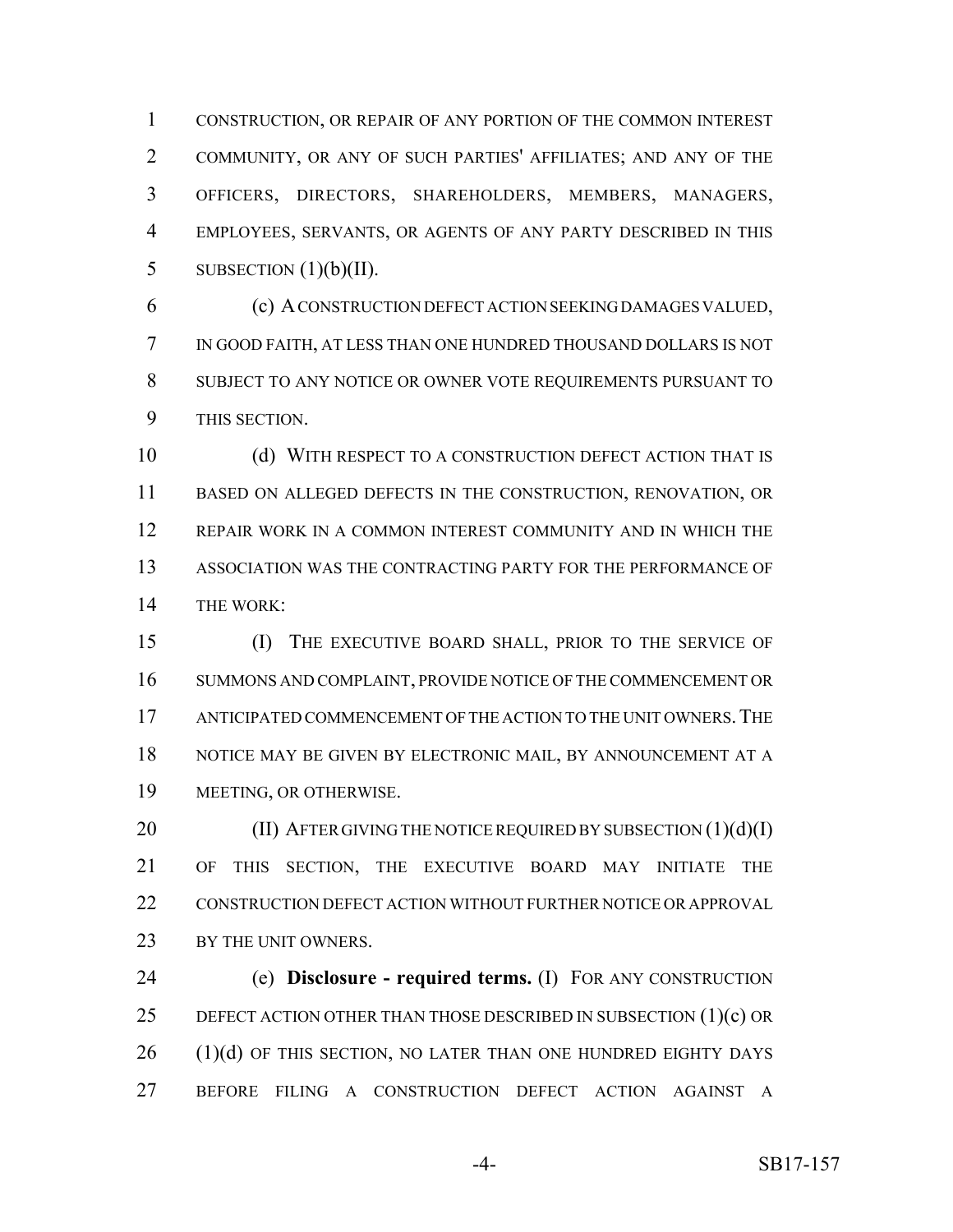DEVELOPMENT PARTY, THE EXECUTIVE BOARD SHALL MAIL OR DELIVER WRITTEN NOTICE OF THE ANTICIPATED COMMENCEMENT OF THE ACTION TO EACH UNIT OWNER AT THE OWNER'S LAST-KNOWN ADDRESS DESCRIBED IN THE ASSOCIATION'S RECORDS. THIS NOTICE REQUIREMENT DOES NOT APPLY TO JOINED PARTIES IN AN ACTION PREVIOUSLY APPROVED BY OWNERS PURSUANT TO SUBSECTION (1)(f) OF THIS SECTION.

 (II) THE NOTICE GIVEN PURSUANT TO THIS SUBSECTION (1)(e) MUST CALL A MEETING OF THE UNIT OWNERS TO CONSIDER WHETHER TO BRING A CONSTRUCTION DEFECT ACTION, STATE A GENERAL DESCRIPTION OF THE NATURE OF THE CONSTRUCTION DEFECT ACTION AND THE RELIEF SOUGHT, AND CONTAIN ANY OTHER PERTINENT INFORMATION AS WELL AS 12 THE FOLLOWING DISCLOSURES:

 (A) THE ALLEGED CONSTRUCTION DEFECTS MIGHT RESULT IN INCREASED COSTS TO THE ASSOCIATION IN MAINTENANCE OR REPAIR OR CAUSE AN INCREASE IN ASSESSMENTS OR SPECIAL ASSESSMENTS TO COVER THE COST OF REPAIRS.

 (B) IF THE ASSOCIATION DOES NOT FILE A CLAIM BEFORE THE APPLICABLE LEGAL DEADLINES, THE CLAIM WILL EXPIRE.

 (C) UNTIL THE ALLEGED DEFECTS ARE REPAIRED, SELLERS OF UNITS WITHIN THE COMMON INTEREST COMMUNITY MIGHT OWE UNIT 21 BUYERS A DUTY TO DISCLOSE KNOWN DEFECTS.

22 (D) THE EXECUTIVE BOARD (INTENDS TO ENTER) (HAS ENTERED) 23 INTO A FEE ARRANGEMENT WITH THE ATTORNEYS REPRESENTING THE ASSOCIATION, UNDER WHICH (THE ATTORNEYS WILL BE PAID A 25 CONTINGENCY FEE EQUAL TO PERCENT OF THE (NET) (GROSS) RECOVERY OF THE AMOUNT THE ASSOCIATION RECOVERS FROM THE DEFENDANT(S)) (THE ASSOCIATION'S ATTORNEYS WILL BE COMPENSATED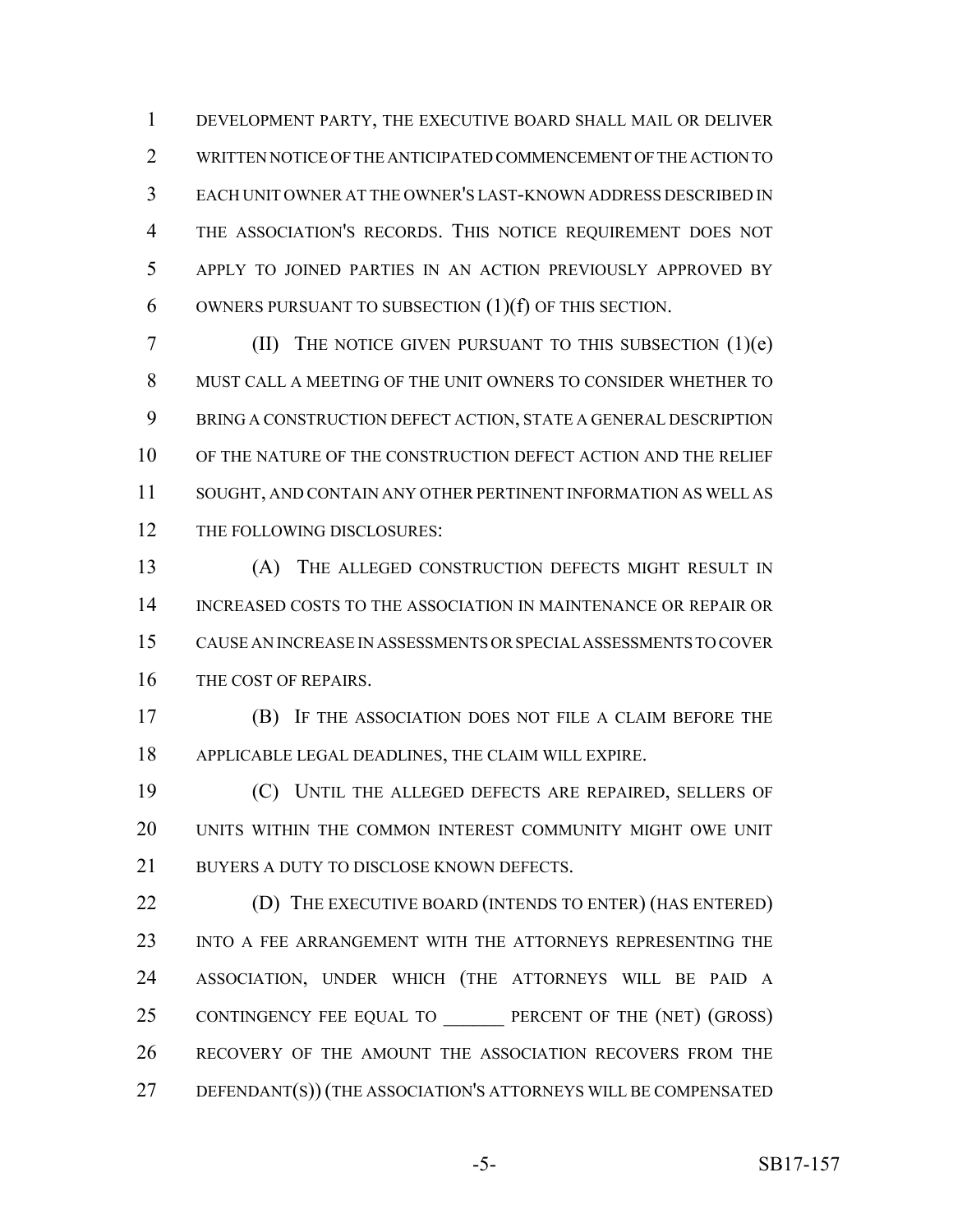AS FOLLOWS: \_\_\_\_\_\_\_\_\_).

 (E) IN ADDITION TO ATTORNEY FEES, THE ASSOCIATION MAY INCUR 3 UP TO \$ FOR LEGAL COSTS, INCLUDING EXPERT WITNESSES, DEPOSITIONS, AND FILING FEES. THE AMOUNT WILL NOT BE EXCEEDED WITHOUT THE EXECUTIVE BOARD'S FURTHER WRITTEN AUTHORITY.IF THE ASSOCIATION DOES NOT PREVAIL ON ITS CLAIM, THE ASSOCIATION (MIGHT) (WILL) (WILL NOT) BE RESPONSIBLE FOR PAYING THESE LEGAL EXPENSES. (F) IF THE ASSOCIATION DOES NOT PREVAIL ON ITS CLAIM, THE ASSOCIATION (MIGHT)(WILL)(WILL NOT) BE RESPONSIBLE FOR PAYING ITS 10 ATTORNEY FEES. 11 (G) IF THE ASSOCIATION DOES NOT PREVAIL ON ITS CLAIM, A COURT OR ARBITRATOR SOMETIMES AWARDS COSTS AND ATTORNEY FEES

 TO THE OPPOSING PARTY. SHOULD THAT HAPPEN IN THIS CASE, THE ASSOCIATION (MIGHT)(WILL)(WILL NOT) BE RESPONSIBLE FOR PAYING THE OPPOSING PARTY'S COSTS AND FEES AS A RESULT OF SUCH AWARD.

 (H) THERE IS NO GUARANTEE THAT THE ASSOCIATION WILL RECOVER ENOUGH FUNDS TO REPAIR THE CLAIMED CONSTRUCTION DEFECT(S). IF THE CLAIMED DEFECTS ARE NOT REPAIRED, ADDITIONAL DAMAGE TO PROPERTY AND A REDUCTION IN THE USEFUL LIFE OF THE COMMON ELEMENTS MIGHT OCCUR.

 (I) UNTIL THE CLAIMED CONSTRUCTION DEFECTS ARE REPAIRED, OR UNTIL THE CONSTRUCTION DEFECT CLAIM IS CONCLUDED, THE MARKET VALUE OF THE UNITS IN THE ASSOCIATION MIGHT BE ADVERSELY AFFECTED.

25 (J) UNTIL THE CLAIMED CONSTRUCTION DEFECT(S) ARE REPAIRED, OR UNTIL THE CONSTRUCTION DEFECT(S) CLAIM IS CONCLUDED, OWNERS IN THE ASSOCIATION MIGHT HAVE DIFFICULTY REFINANCING AND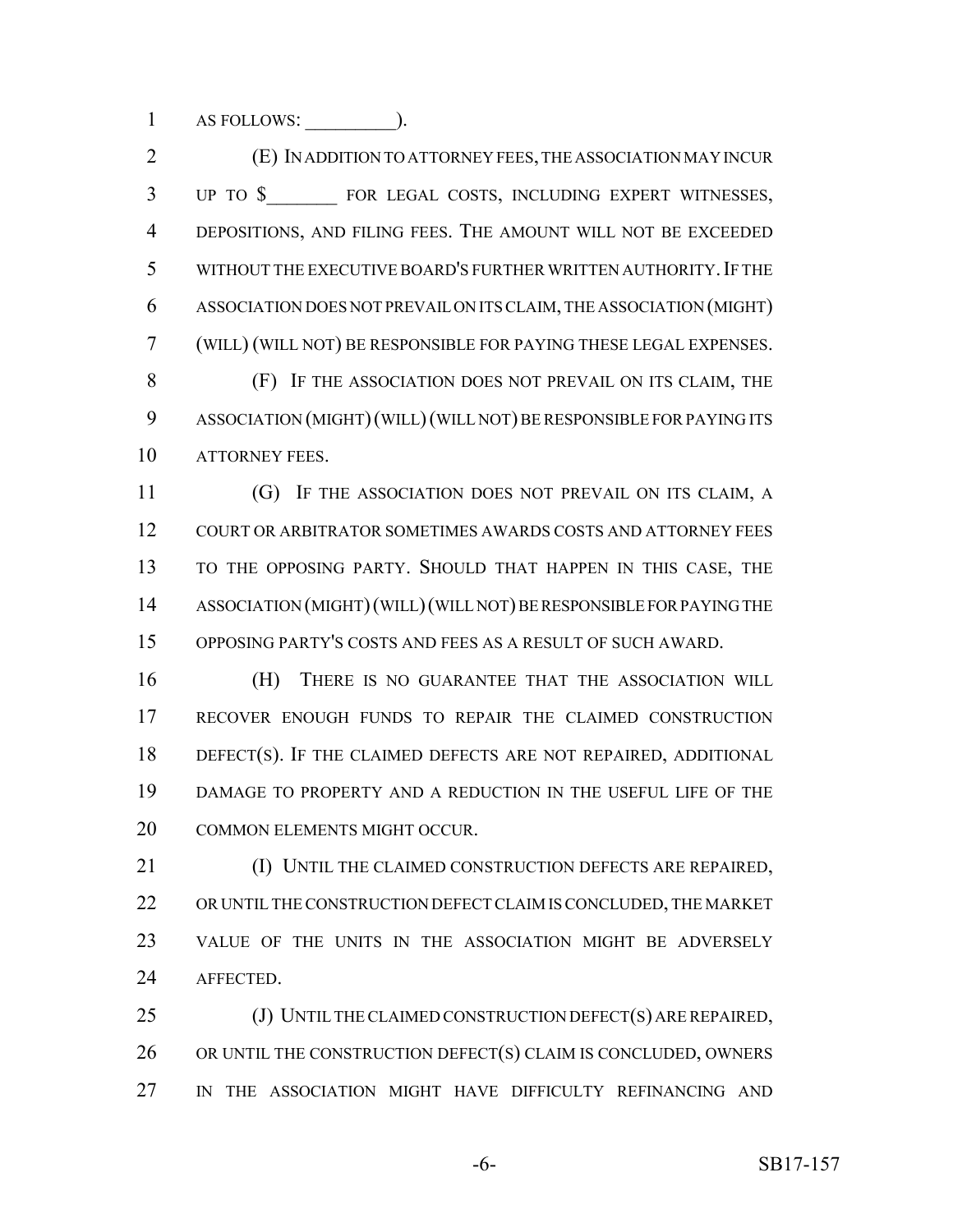PROSPECTIVE BUYERS MIGHT HAVE DIFFICULTY OBTAINING FINANCING.

 (III) THE NOTICE GIVEN PURSUANT TO THIS SUBSECTION (1)(e) MUST ALSO STATE THAT:

 (A) THE MEETING CALLED TO CONSIDER THE PROPOSED CONSTRUCTION DEFECT ACTION IS THE FIRST DAY OF THE ONE-HUNDRED-EIGHTY-DAY VOTING PERIOD DURING WHICH THE ASSOCIATION WILL ACCEPT VOTES FOR AND AGAINST PROCEEDING WITH 8 THE ACTION; AND

 (B) A DEVELOPMENT PARTY IS PROHIBITED FROM ATTEMPTING TO GAIN AN ABSTENTION OR "NO" VOTE BY ANY THREAT OR INDUCEMENT 11 LISTED IN SUBSECTION  $(1)(g)(X)$  OF THIS SECTION.

 (f) **Approval by unit owners - procedures.** (I) (A) FOR ANY CONSTRUCTION DEFECT ACTION OTHER THAN THOSE DESCRIBED IN 14 SUBSECTION  $(1)(c)$  OR  $(1)(d)$  OF THIS SECTION, THE EXECUTIVE BOARD MAY INITIATE THE ACTION IF SO AUTHORIZED, AT THE MEETING CALLED IN ACCORDANCE WITH SUBSECTION (1)(e)(II) OF THIS SECTION OR THEREAFTER DURING THE VOTING PERIOD, BY OWNERS OF UNITS TO WHICH A MAJORITY OF VOTES IN THE ASSOCIATION ARE ALLOCATED. A QUORUM 19 IS NOT REQUIRED AT THE MEETING. SUCH APPROVAL IS NOT REQUIRED FOR AN ASSOCIATION IN A PLANNED COMMUNITY TO PROCEED WITH A CONSTRUCTION DEFECT ACTION WHERE THE ALLEGED CONSTRUCTION DEFECTS DO NOT INCLUDE OR AFFECT STRUCTURES CONTAINING RESIDENTIAL USES.

**(B) NOTWITHSTANDING ANY OTHER PROVISION OF LAW, AN**  OWNER'S VOTE MAY BE OBTAINED IN ANY WRITTEN FORMAT CONFIRMING THE OWNER'S VOTE TO APPROVE OR REJECT THE PROPOSED CONSTRUCTION DEFECT ACTION.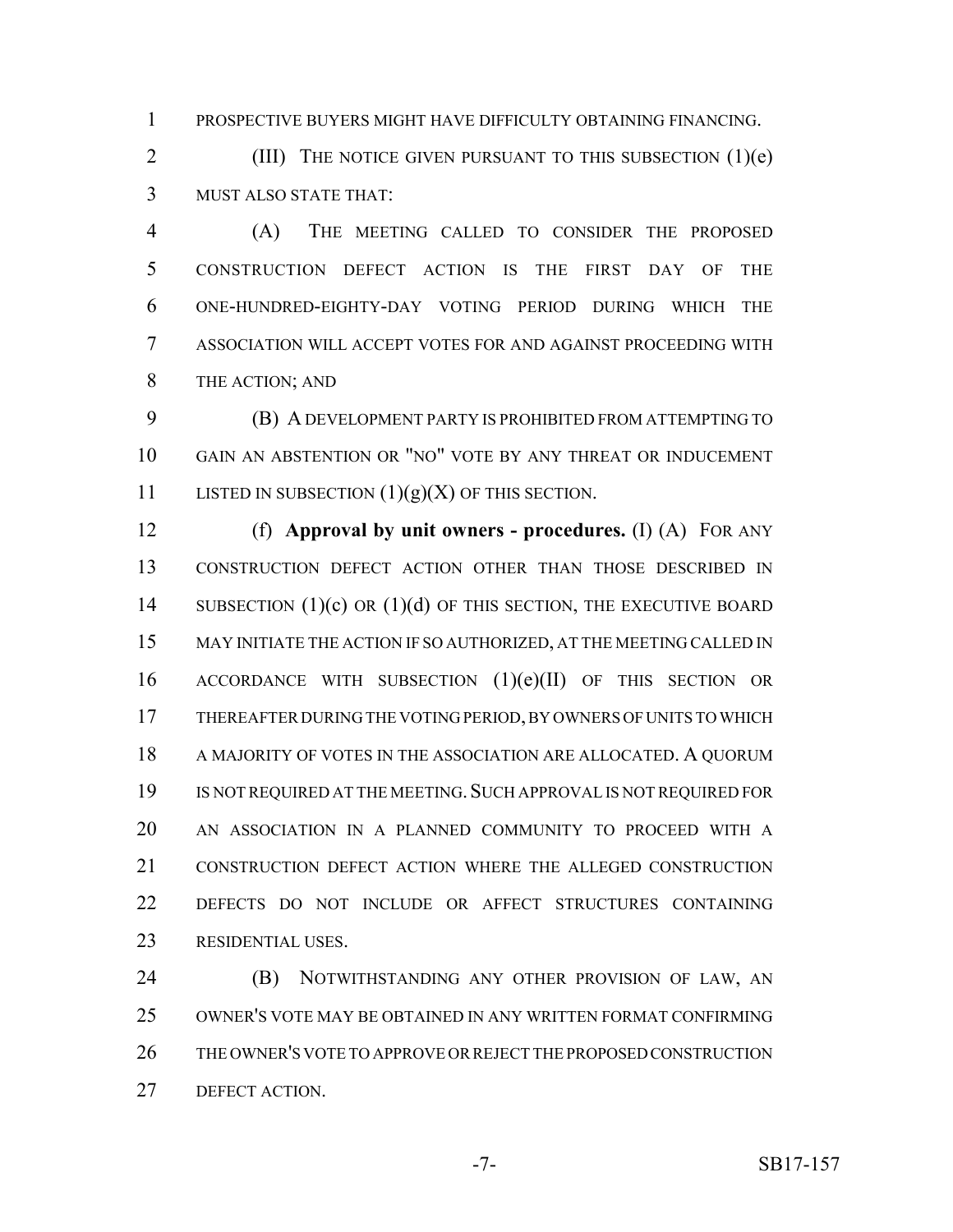(II) ANY APPLICABLE STATUTES OF LIMITATION AND REPOSE ARE TOLLED DURING THE VOTING PERIOD; EXCEPT THAT NOTHING IN THIS SECTION ALTERS THE TOLLING PROVISIONS OF SECTION 13-20-805.

 (III) **Vote count - exclusions.** FOR PURPOSES OF CALCULATING THE REQUIRED MAJORITY VOTE UNDER THIS SUBSECTION (1)(f) ONLY, THE FOLLOWING VOTES ARE EXCLUDED:

 (A) ANY VOTES ALLOCATED TO UNITS OWNED BY DEVELOPMENT PARTIES;

 (B) ANY VOTES ALLOCATED TO UNITS OWNED BY INDIVIDUALS WITH ACTIVE DUTY STATUS IN THE UNITED STATES MILITARY, AS VERIFIED ON A CERTIFICATE PROVIDED PURSUANT TO THE "SERVICEMEMBERS CIVIL RELIEF ACT", 50 U.S.C. SEC. 3901 ET SEQ., AS AMENDED, UNLESS A VOTE 13 FROM SUCH OWNER IS ACTUALLY RECEIVED BY THE ASSOCIATION;

 (C) ANY VOTES ALLOCATED TO UNITS OWNED BY BANKING INSTITUTIONS, UNLESS A VOTE FROM SUCH OWNER IS ACTUALLY RECEIVED 16 BY THE ASSOCIATION;

 (D) ANY VOTES ALLOCATED TO UNITS OF A PRODUCT TYPE IN WHICH NO DEFECTS ARE ALLEGED IF: THE COMMUNITY IS A PLANNED COMMUNITY CONTAINING UNITS OF DIFFERENT PRODUCT TYPES, SUCH AS SINGLE-FAMILY DETACHED HOMES, PATIO HOMES, TOWNHOMES, OR DUPLEXES, THAT ARE GOVERNED BY THE SAME ASSOCIATION AND THE UNITS OF THE PRODUCT TYPE WITH THE CLAIMED CONSTRUCTION DEFECTS ARE NOT GOVERNED BY A SUBASSOCIATION; THERE ARE CLAIMED DEFECTS IN LESS THAN ALL PRODUCT TYPES; AND THE DECLARATION PROVIDES FOR DISTINCT COMMON EXPENSE LIABILITIES BETWEEN THE PRODUCT TYPES. 26 IF VOTES ARE EXCLUDED UNDER THIS SUBSECTION  $(1)(f)(III)(D)$  and IF, IN CONNECTION WITH THE CONSTRUCTION DEFECT ACTION, OWNERS ARE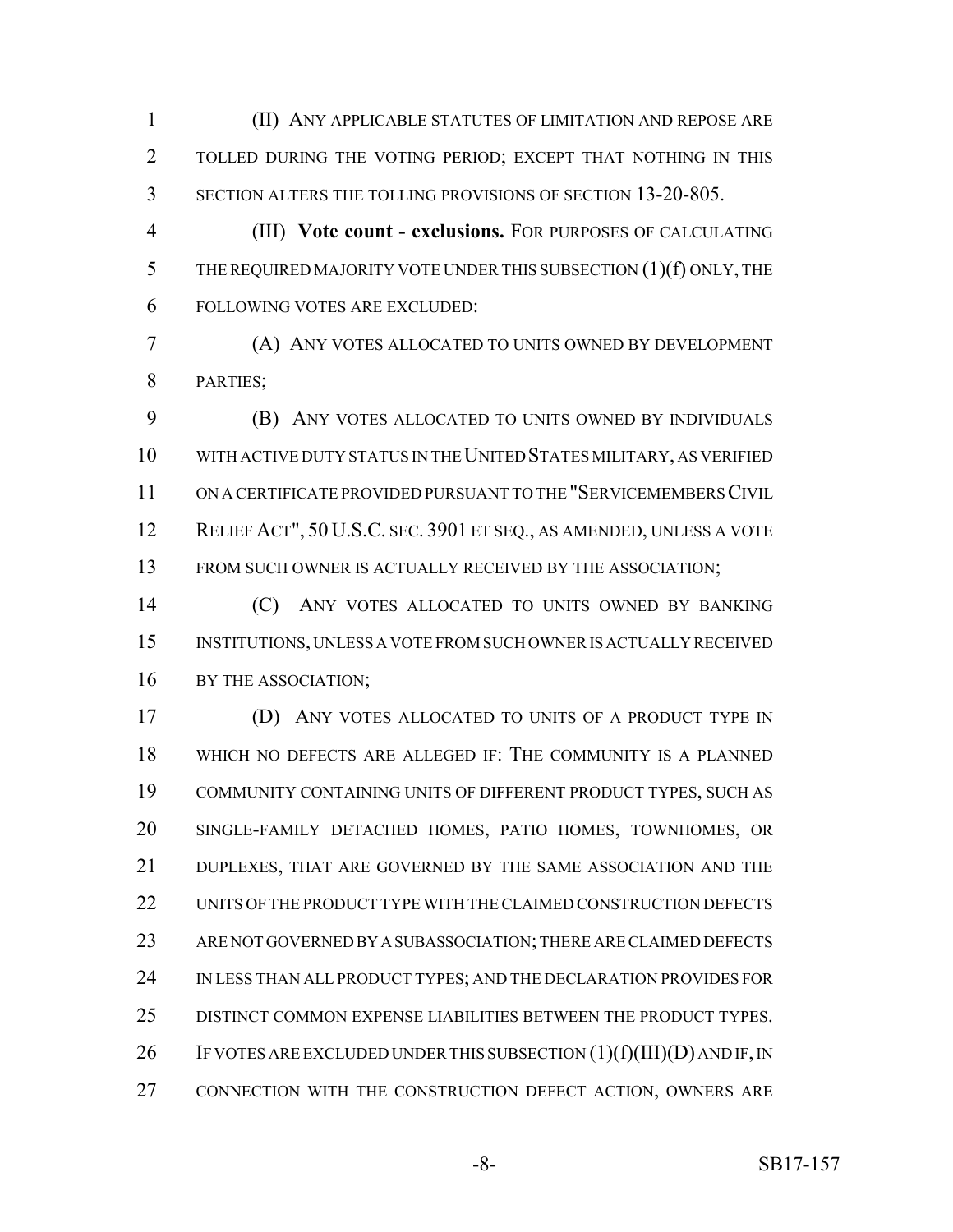ASSESSED FOR ANY COSTS INCURRED, THE ASSOCIATION SHALL NOT ASSESS 2 THE OWNERS OF UNITS FROM WHOM VOTES WERE EXCLUDED FOR ANY COSTS INCURRED IN CONNECTION WITH THE CONSTRUCTION DEFECT ACTION.

 (E) ANY VOTES ALLOCATED TO UNITS OWNED BY OWNERS WHO ARE DEEMED NONRESPONSIVE BY A COURT. IN MAKING SUCH A DETERMINATION, THE COURT SHALL CONSIDER WHETHER THE EXECUTIVE BOARD HAS MADE DILIGENT EFFORTS TO CONTACT THE UNIT OWNER REGARDING THE VOTE AND MAY CONSIDER: WHETHER A MAILING WAS RETURNED AS UNDELIVERABLE; WHETHER THE OWNER APPEARS TO BE RESIDING AT THE UNIT; AND WHETHER THE ASSOCIATION HAS USED OTHER CONTACT INFORMATION, SUCH AS AN ELECTRONIC MAIL ADDRESS OR TELEPHONE NUMBER FOR THE OWNER.

 (g) **Development party's communication with unit owners.** A DEVELOPMENT PARTY'S COMMUNICATION WITH UNIT OWNERS REGARDING A CONSTRUCTION DEFECT ACTION IS GOVERNED BY THE FOLLOWING:

 (I) A DEVELOPMENT PARTY MAY CONTACT UNIT OWNERS BEFORE THE COMMENCEMENT OF THE VOTING PERIOD REGARDING THE CONSTRUCTION DEFECT ACTION.

**(II) ANY DEVELOPMENT PARTY NAMED IN A NOTICE OF CLAIM**  DELIVERED BY AN ASSOCIATION PURSUANT TO SECTION 13-20-803.5 MAY, WITHIN FIVE BUSINESS DAYS AFTER EXPIRATION OF THE NOTICE-OF-CLAIM PROCESS OR REJECTION OF THE NOTICE-OF-CLAIM OFFER, DELIVER A WRITTEN STATEMENT TO THE ASSOCIATION FOR DISTRIBUTION TO THE UNIT OWNERS ENTITLED TO VOTE AS PART OF THE NOTICE GIVEN BY THE 26 ASSOCIATION UNDER SUBSECTION (1)(e) OF THIS SECTION, WHICH STATEMENT MUST BE PROVIDED BY THE DEVELOPMENT PARTY TO THE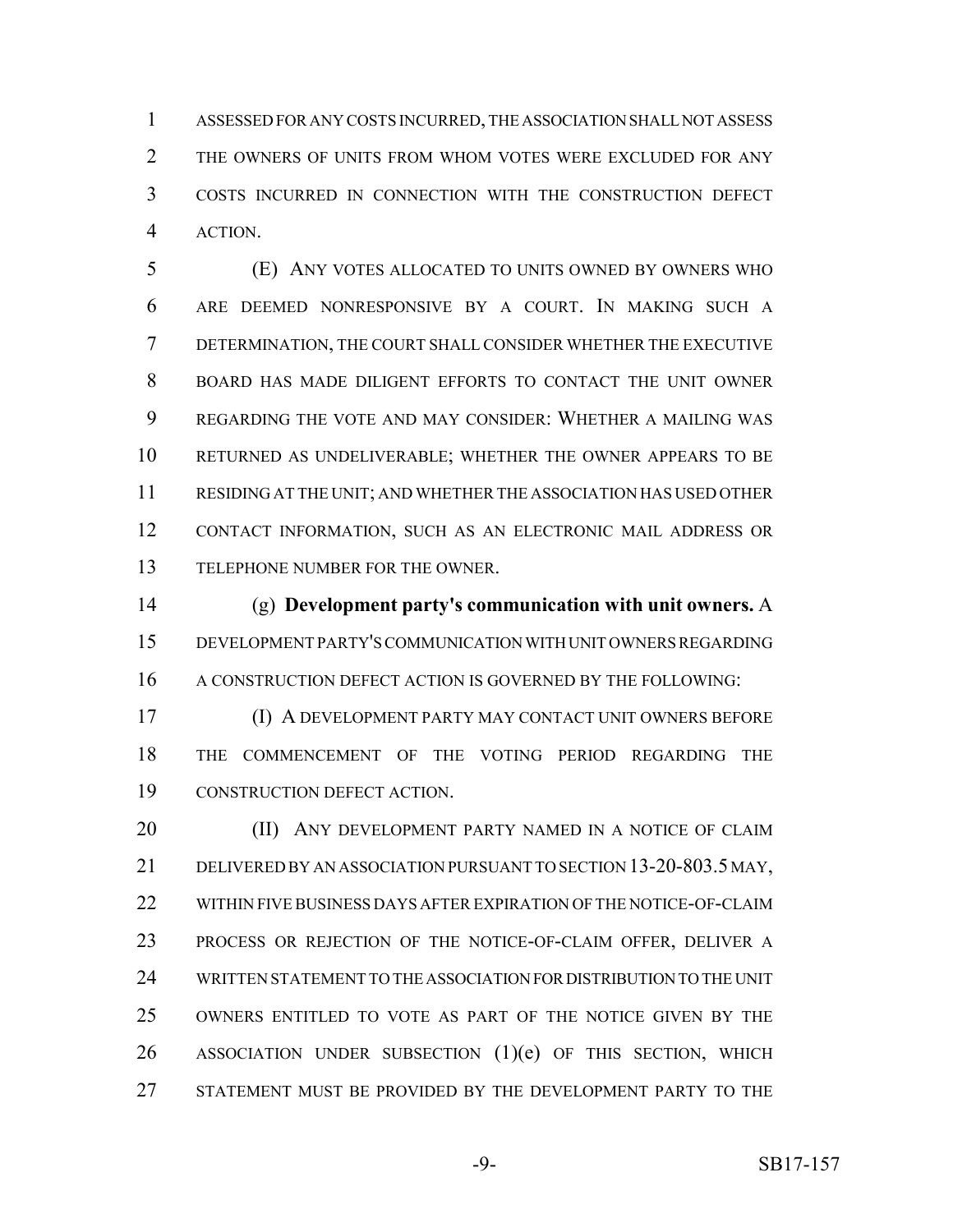ASSOCIATION IN BOTH HARD COPY AND ELECTRONIC FORMAT.

 (III) IF THE ASSOCIATION SUBMITS AN AMENDED NOTICE OF CLAIM TO ANY DEVELOPMENT PARTY PURSUANT TO SECTION 13-20-803.5, THAT DEVELOPMENT PARTY MAY, WITHIN FIVE BUSINESS DAYS AFTER EXPIRATION OF THE AMENDED NOTICE-OF-CLAIM PROCESS OR REJECTION OF THE AMENDED NOTICE-OF-CLAIM OFFER, DELIVER A SUPPLEMENTAL WRITTEN STATEMENT ADDRESSING THE AMENDED NOTICE OF CLAIM. THE ASSOCIATION SHALL PROVIDE WITHIN FIVE BUSINESS DAYS, BY MAIL OR ELECTRONIC MEANS, THE SUPPLEMENTAL WRITTEN STATEMENT PROVIDED BY ANY DEVELOPMENT PARTY NAMED IN THE AMENDED NOTICE OF CLAIM TO THE OWNERS, WHICH STATEMENT MUST BE PROVIDED BY THE DEVELOPMENT PARTY TO THE ASSOCIATION IN BOTH HARD COPY AND ELECTRONIC FORMAT.

 (IV) IF THE WRITTEN STATEMENTS WITH ANY ATTACHMENTS FROM A DEVELOPMENT PARTY ALLOWED UNDER THIS SECTION EXCEED TEN PAGES, THEN THE DEVELOPMENT PARTY MUST PROVIDE THE ASSOCIATION WITH A SUMMARY OF NO MORE THAN TEN PAGES. THE SUMMARY MUST BE 18 INCLUDED WITH THE NOTICE TO OWNERS UNDER SUBSECTIONS (1)(e) AND (1)(g)(II) OR (1)(g)(III) OF THIS SECTION, AS APPLICABLE. IN SUCH EVENT, THE ASSOCIATION SHALL MAKE THE ENTIRE WRITTEN STATEMENT AND ATTACHMENTS AVAILABLE TO OWNERS IN AN ELECTRONIC FORMAT.

**(V)** IN AT LEAST ONE WRITTEN COMMUNICATION, WHICH MAY INCLUDE ELECTRONIC MAIL, SENT TO THE OWNERS BY THE ASSOCIATION 24 BEFORE THE MEETING OF THE OWNERS TO CONSIDER THE CONSTRUCTION DEFECT ACTION, THE ASSOCIATION SHALL REMIND THE OWNERS THAT ALL MATERIALS RELEVANT TO THE VOTE, INCLUDING THE DEVELOPMENT PARTY'S WRITTEN STATEMENT AND ATTACHMENTS, ARE AVAILABLE IN AN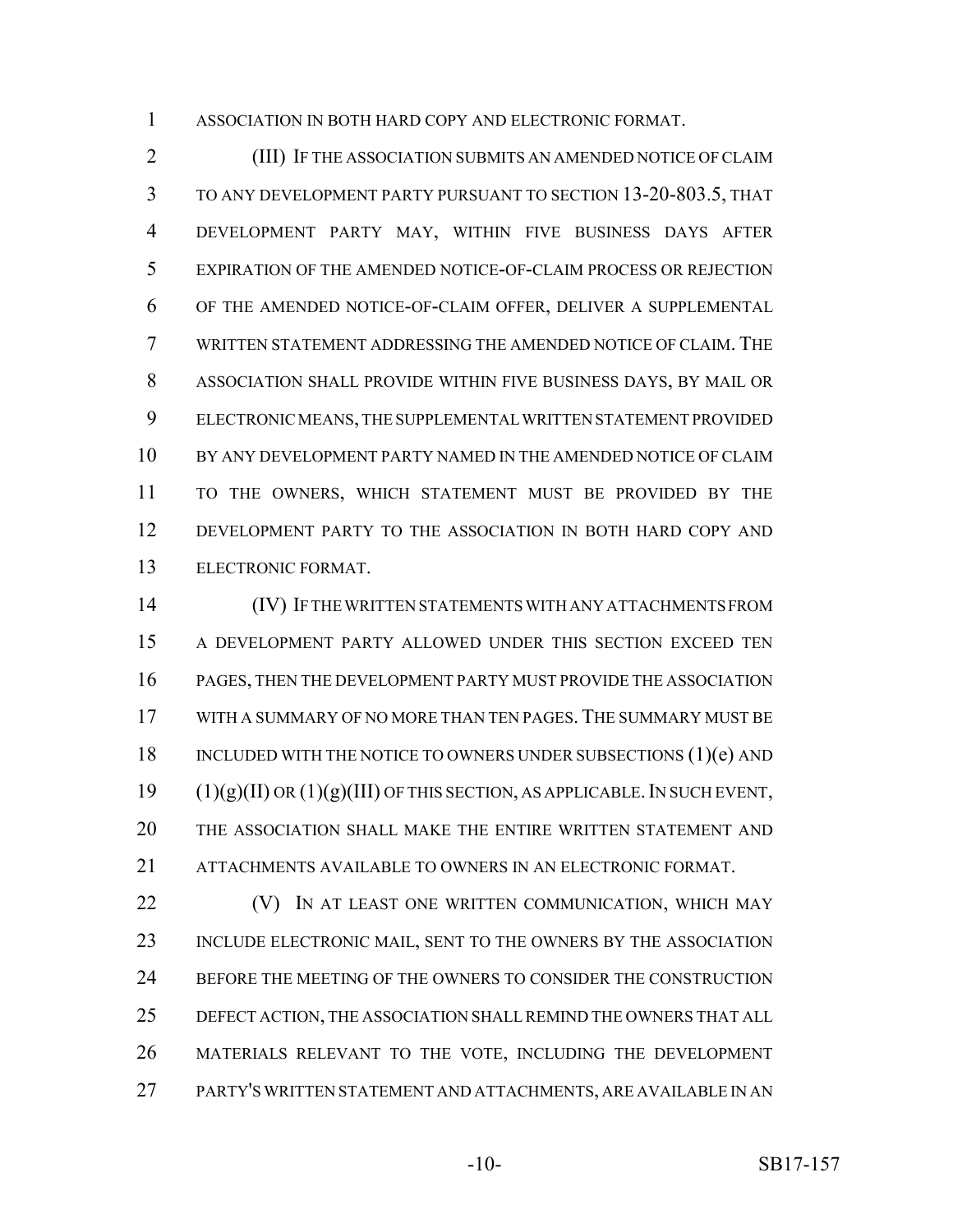ELECTRONIC FORMAT.

 (VI) THE ASSOCIATION SHALL MAINTAIN VERIFIABLE DOCUMENTATION OF ALL MAILINGS TO OWNERS CONTAINING WRITTEN STATEMENTS AND ATTACHMENTS FROM DEVELOPMENT PARTIES, ALONG WITH MAILING LISTS FOR THE OWNERS TO WHOM SUCH STATEMENTS WERE MAILED. DOCUMENTATION SHALL BE DEEMED VERIFIED IF A SPECIMEN COPY OF THE MATERIALS SENT AND THE MAILING LIST TO WHOM SUCH STATEMENTS WERE MAILED IS CERTIFIED BY AN ASSOCIATION OFFICER OR AGENT. IF THE ASSOCIATION COMMENCES A CONSTRUCTION DEFECT ACTION AGAINST ANY DEVELOPMENT PARTY, THE ASSOCIATION SHALL FILE ALL DOCUMENTATION OF MAILINGS CONTAINING WRITTEN STATEMENTS FROM DEVELOPMENT PARTIES WITH THE COURT UNDER SEAL FOR IN CAMERA REVIEW.

 (VII) UPON REQUEST, THE DEVELOPMENT PARTY SHALL PAY FOR THE ACTUAL COSTS OF ALL COPIES OF THE DEVELOPMENT PARTY'S WRITTEN STATEMENT AND ATTACHMENTS.

 (VIII) AT LEAST THREE BUSINESS DAYS BEFORE THE MAILING OF THE NOTICE REQUIRED BY SUBSECTION (1)(e) OF THIS SECTION, THE ASSOCIATION SHALL NOTIFY EACH DEVELOPMENT PARTY LISTED IN THE NOTICE OF CLAIM BY MAIL, AT ITS LAST-KNOWN ADDRESS, OF THE DATE AND TIME OF THE MEETING CALLED TO CONSIDER THE CONSTRUCTION DEFECT ACTION PURSUANT TO SUBSECTION (1)(e) OF THIS SECTION.

23 (IX) DURING THE VOTING PERIOD, A DEVELOPMENT PARTY SHALL 24 NOT INITIATE CONTACT WITH OWNERS REGARDING THE VOTE EXCEPT TO ANSWER AN OWNER'S QUESTIONS.

**(X) A DEVELOPMENT PARTY SHALL NOT ATTEMPT TO GAIN AN** ABSTENTION OR "NO" VOTE FROM AN OWNER WITH RESPECT TO THE VOTE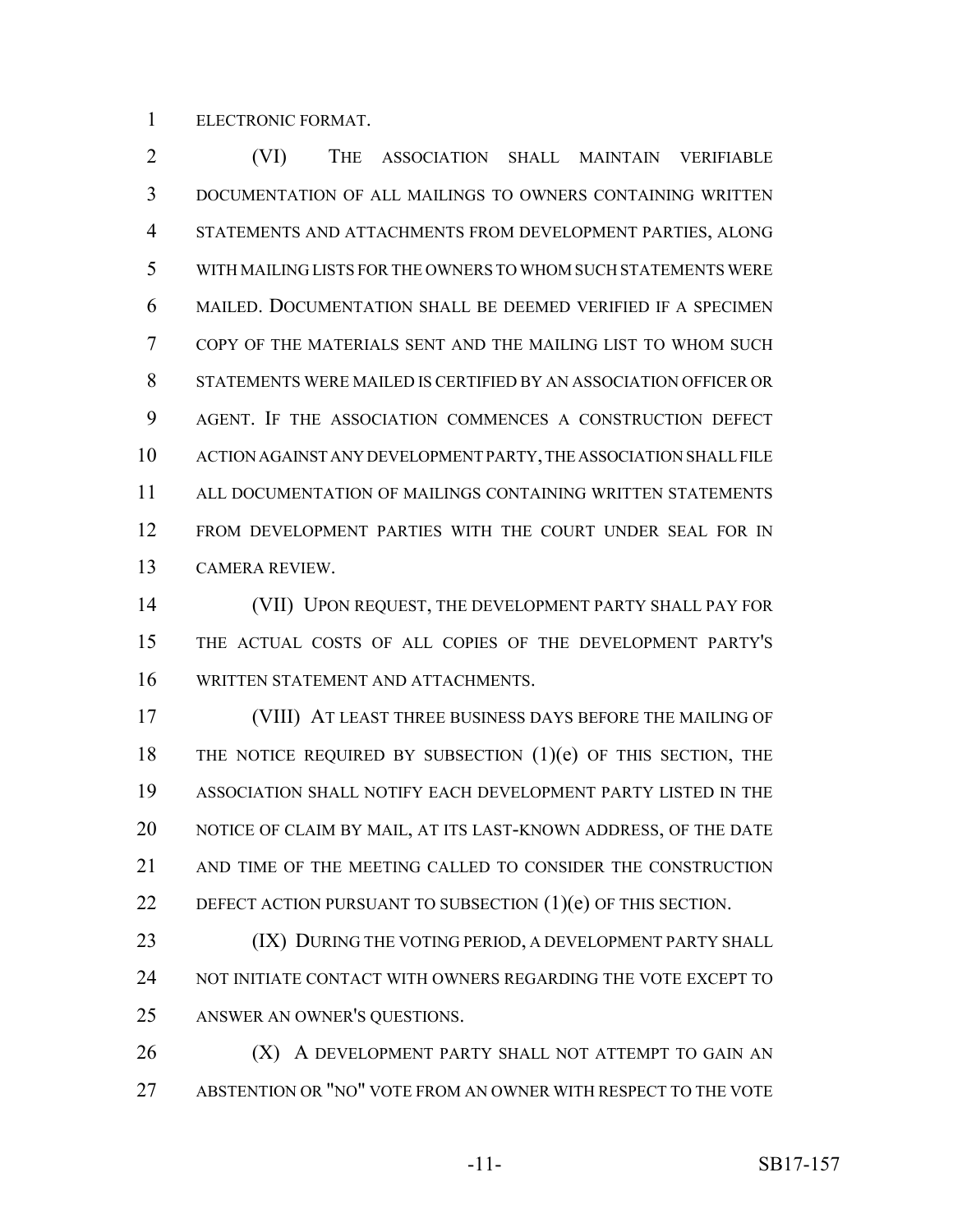1 UNDER SUBSECTION (1)(f) OF THIS SECTION BY THREATENING THE UNIT OWNER; INTERROGATING THE UNIT OWNER; PROMISING THE UNIT OWNER ADDITIONAL BENEFITS, WHETHER MONETARY OR IN-KIND; OR REQUIRING A UNIT OWNER TO VOTE NO AS A CONDITION TO PURCHASE AND SALE OF 5 THE UNIT; EXCEPT THAT THIS SUBSECTION  $(1)(g)(X)$  DOES NOT PRECLUDE A DEVELOPMENT PARTY FROM TAKING A UNIT OWNER'S DEPOSITION IN A CONSTRUCTION DEFECT ACTION.

8 (XI) IF THE ASSOCIATION BELIEVES THAT A DEVELOPMENT PARTY 9 IS VIOLATING THIS SUBSECTION  $(1)(g)$ , THE ASSOCIATION MAY SEEK A 10 TEMPORARY RESTRAINING ORDER, TEMPORARY INJUNCTION, OR BOTH.

 (XII) IF A DEVELOPMENT PARTY IS FOUND TO HAVE VIOLATED THIS 12 SUBSECTION (1)(g) WITH RESPECT TO A PARTICULAR UNIT OWNER, THAT OWNER IS DEEMED TO HAVE GIVEN HIS OR HER CONSENT TO THE PROPOSED CONSTRUCTION DEFECT ACTION. IN ADDITION, THE ASSOCIATION MAY REQUEST THAT THE COURT DEEM THAT SOME OR ALL OF THE OTHER OWNERS HAVE VOTED TO GIVE THEIR CONSENT TO THE PROPOSED CONSTRUCTION DEFECT ACTION IF THE COURT FINDS THAT THE DEVELOPMENT PARTY'S VIOLATION OF THIS SUBSECTION (1)(g) DID NOT OCCUR IN GOOD FAITH UNDER THE CIRCUMSTANCES.

20 (2) (a) Prior to the service of the summons and complaint on any 21 defendant with respect to an action governed by this section, the 22 executive board shall mail or deliver written notice of the commencement 23 or anticipated commencement of such action to each unit owner at the last 24 known address described in the association's records ANY NOTICE, 25 DISCLOSURE, BALLOT OR REQUEST FOR VOTE, OR OTHER COMMUNICATION 26 OR RECORD FROM AN ASSOCIATION TO UNIT OWNERS UNDER SUBSECTION 27 (1) OF THIS SECTION SHALL BE CONSIDERED PROPERLY GIVEN IF SENT BY